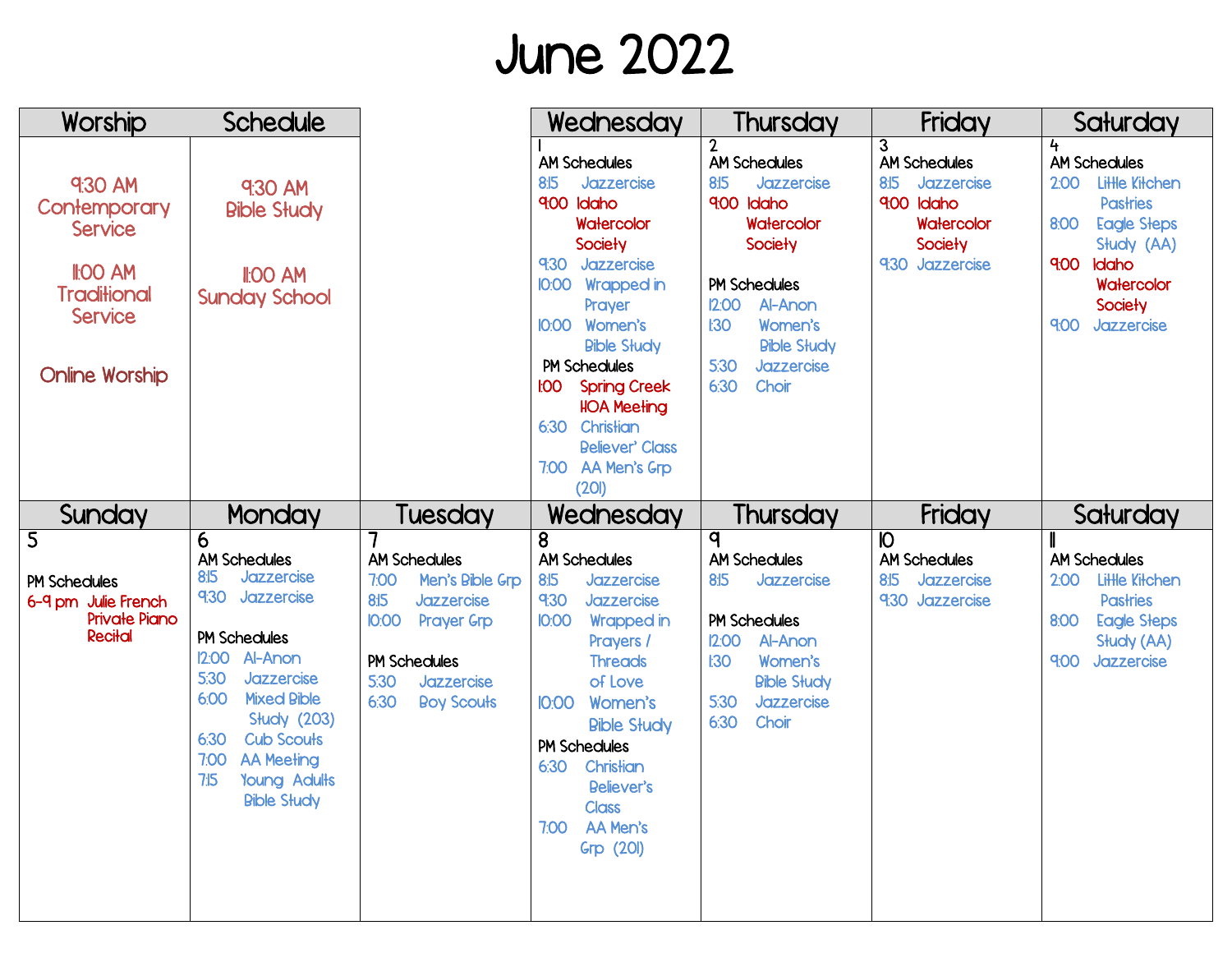| Sunday                      | Monday                                                                                                                                                                                                                                                                                                            | Tuesday                                                                                                                                                                                                                     | Wednesday                                                                                                                                                                                                                                                                            | <b>Thursday</b>                                                                                                                                                                                           | Friday                                                                          | Saturday                                                                                                                                              |
|-----------------------------|-------------------------------------------------------------------------------------------------------------------------------------------------------------------------------------------------------------------------------------------------------------------------------------------------------------------|-----------------------------------------------------------------------------------------------------------------------------------------------------------------------------------------------------------------------------|--------------------------------------------------------------------------------------------------------------------------------------------------------------------------------------------------------------------------------------------------------------------------------------|-----------------------------------------------------------------------------------------------------------------------------------------------------------------------------------------------------------|---------------------------------------------------------------------------------|-------------------------------------------------------------------------------------------------------------------------------------------------------|
| $\overline{12}$             | $\overline{\mathsf{B}}$<br><b>AM Schedules</b><br>8:15<br>Jazzercise<br>9:30<br>Jazzercise<br><b>PM Schedules</b><br>I2:00 Al-Anon<br>5:30<br>Jazzercise<br><b>Mixed Small</b><br>6:00<br>Grp (203)<br><b>Cub Scouts</b><br>6:30<br>7:00<br><b>AA Meeting</b><br>7:5<br><b>Young Adults</b><br><b>Bible Słudy</b> | 14<br><b>AM Schedules</b><br>7:00<br>Men's Small<br>Grp<br>8:15<br>Jazzercise<br><b>IO:OO</b><br><b>Prayer Grp</b><br><b>PM Schedules</b><br>5:30<br>Jazzercise<br>5:45<br><b>Boy Scouts</b><br>7:00<br>Eagle<br>Stamp Club | 15<br><b>AM Schedules</b><br>8:15<br>Jazzercise<br><b>10:00 Wrapped in</b><br>Prayer<br>IO:00 Women's<br><b>Bible Słudy</b><br><b>PM Schedules</b><br>6:30 Christian<br>Believer's<br><b>Class</b><br>AA Men's Grp<br>7:00<br>(201)                                                  | 16<br><b>AM Schedules</b><br>8:15<br>Jazzercise<br><b>PM Schedules</b><br>12:00<br>Al-Anon<br>Women's<br>130<br><b>Bible Study</b><br>5:30<br>Jazzercise<br>5:30<br><b>River of Life</b><br>6:30<br>Choir | 17<br><b>AM Schedules</b><br>8:15<br>Jazzercise<br>9:30<br>Jazzercise           | $\overline{8}$<br><b>AM Schedules</b><br>Little Kitchen<br>2:00<br><b>Pastries</b><br>8:00<br><b>Eagle Steps</b><br>Słudy (AA)<br>9:00<br>Jazzercise  |
| Sunday                      | <b>Monday</b>                                                                                                                                                                                                                                                                                                     | Tuesday                                                                                                                                                                                                                     | Wednesday                                                                                                                                                                                                                                                                            | <b>Thursday</b>                                                                                                                                                                                           | Friday                                                                          | Saturday                                                                                                                                              |
| $\overline{q}$<br>HAPPLER'S | $\overline{20}$<br><b>AM Schedules</b><br>8:5<br>Jazzercise<br>9:30 Jazzercise<br>PM Schedules<br>Al-Anon<br>12:00<br>5:30<br>Jazzercise<br>6:00<br><b>Mixed Small</b><br>Grp (203)<br><b>Cub Scouts</b><br>6:30<br>7:00<br><b>AA Meeting</b><br>7:5<br><b>Young Adults</b><br><b>Bible Słudy</b>                 | $\overline{2}$<br><b>AM Schedules</b><br>7:00<br>Men's Small<br>Grp<br>Jazzercise<br>8:15<br><b>IO:OO</b><br><b>Prayer Grp</b><br><b>PM Schedules</b><br>5:30<br>Jazzercise<br>7:30<br><b>Boy Scouts</b>                    | $\overline{22}$<br><b>AM Schedules</b><br>8:15<br>Jazzercise<br>9:30<br>Jazzercise<br><b>IO:00</b><br><b>Wrapped in</b><br>Prayers<br>IO:00 Women's<br><b>Bible Słudy</b><br><b>PM Schedules</b><br>Christian<br>6:30<br>Believer's<br><b>Class</b><br>AA Men's Grp<br>7:00<br>(201) | 23<br><b>AM Schedules</b><br>8:15<br>Jazzercise<br><b>PM Schedules</b><br>12:00<br>Al-Anon<br>130<br>Women's<br><b>Bible Słudy</b><br>5:30<br>Jazzercise<br>6:30<br>Choir                                 | $\overline{24}$<br><b>AM Schedules</b><br>8:15<br>Jazzercise<br>9:30 Jazzercise | $\overline{25}$<br><b>AM Schedules</b><br>Little Kitchen<br>2:00<br><b>Pastries</b><br>8:00<br><b>Eagle Steps</b><br>Słudy (AA)<br>9:00<br>Jazzercise |